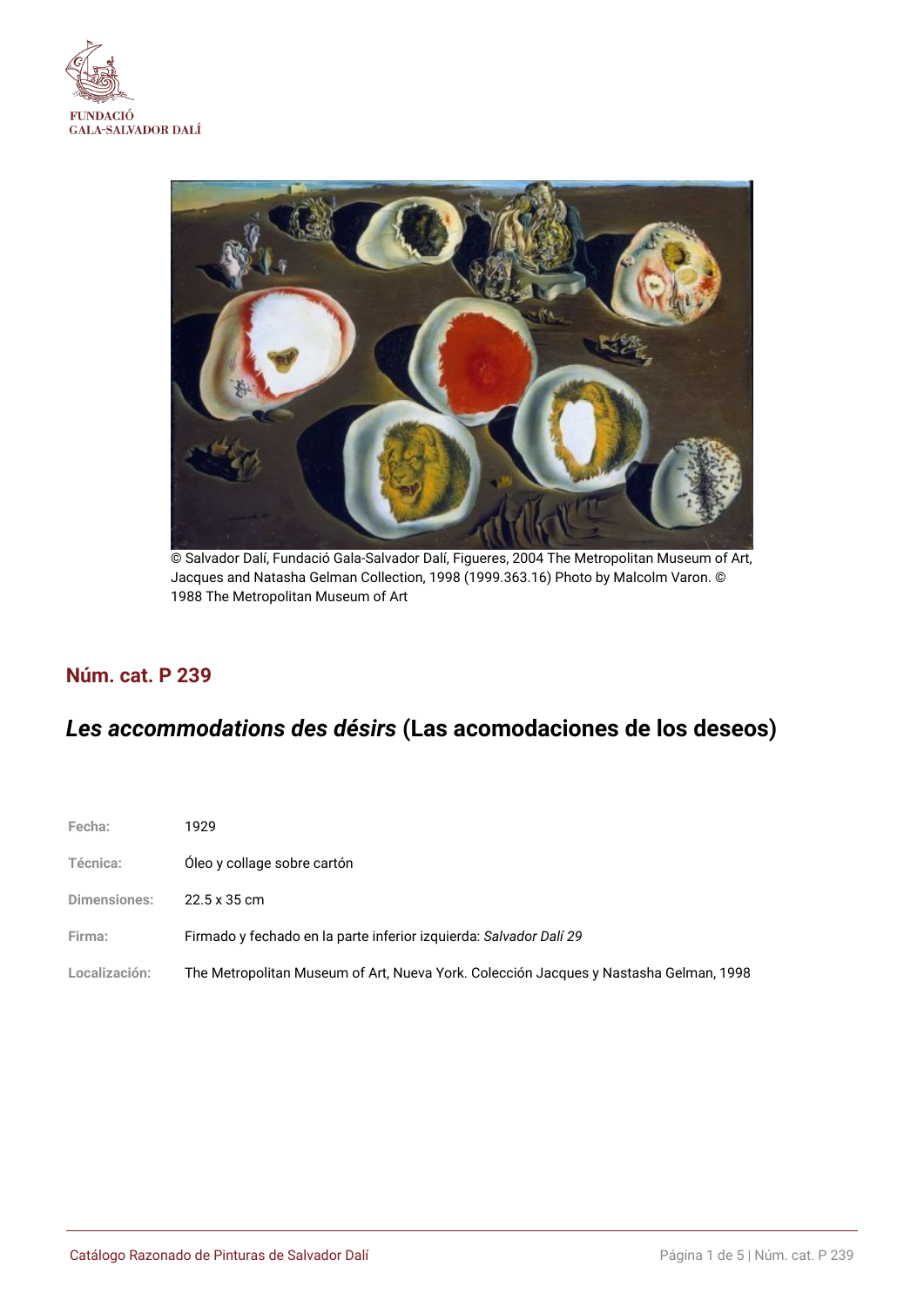#### **Procedencia**

- André Breton, París
- Julien Levy Gallery, Nueva York
- Wright Ludington, Santa Barbara (California)
- Julien Levy, Bridgewater (Connecticut)
- Subastado en Sotheby's, Nueva York, 4 noviembre 1981
- Jacques y Nastasha Gelman, Méjico

#### **Exposiciones**

- 1929, París, Galerie Goemans, *Dalí*, 20/11/1929 05/12/1929, núm. cat. 2
- 1931, Paris, Pierre Colle, *Exposition Salvador Dalí*, 03/06/1931 15/06/1931, núm. cat. 5
- 1938, Hartford, Wadsworth Atheneum, *The Painters of Still Life*, 25/01/1938 15/02/1938, núm. cat. 35
- 1941, New York, The Museum of Modern Art, *Salvador Dalí*, 19/11/1941 11/01/1942, núm. cat. 5
- 1942, Indianapolis, The John Herron Art Institute (Indianapolis Museum of Art), *[Exhibition of paintings by Salvador Dali]*, 05/04/1942 - 04/05/1942, núm. cat. 5
- 1953, Santa Barbara, Santa Barbara Museum of Art, *Fiesta Exhibition Picasso, Gris, Miro, Dali*, 14/08/1953 30/08/1953, núm. cat. 55
- 1965, New York, Gallery of Modern Art, *Salvador Dalí, 1910-1965*, 18/12/1965 13/03/1966, núm. cat. 245
- 1967, New York, Knoedler Gallery, *Space and dream*, 05/12/1967 29/12/1967, sin número
- 1968, New York, The Museum of Modern Art, *Dada, surrealism, and their heritage*, 27/03/1968 09/06/1968, núm. cat. 58
- 1970, Rotterdam, Museum Boymans-van Beuningen, *Dalí*, 21/11/1970 10/01/1971, núm. cat. 11
- 1991, Paris, Centre Georges Pompidou, *André Breton, la beauté convulsive*, 25/04/1991 26/08/1991, sin número
- 1994, London, Hayward Gallery, *Salvador Dalí: the early years*, 03/03/1994 30/05/1994, núm. cat. 116
- 2001, London, Tate Modern, *Surrealism desire unbound*, 20/09/2001 01/01/2002, il. 2
- 2004, Venezia, Palazzo Grassi, *Dalí*, 12/09/2004 16/01/2005, núm. cat. 69
- 2006, Cleveland, Ohio. USA, Cleveland Museum of Art, *Barcelona and Modernity: Picasso, Gaudí, Miró, Dalí*, 15/10/2006 - 07/01/2007, núm. cat. 7:33
- 2007, Nueva York, NY, Metropolitan Museum of Art, *Barcelona and Modernity: Picasso, Gaudí, Miró, Dalí*, 07/03/2007 - 03/06/2007, núm. cat. 7:33
- 2007, London, Tate Modern, *Dalí & Film*, 01/06/2007 09/09/2007, il. 35
- 2018, Dallas, Meadows Museum, SMU, *Dalí: Poetics of the Small, 1929-1936*, 09/09/2018 09/12/2018, núm. cat. 1

#### **Bibliografía**

- Salvador Dalí, "Les accommodations des désirs (il)", *La Révolution Surréaliste*, 15/12/1929, Paris, pág. 18, pág. 20 (detalle)
- Julien Levy, *Surrealism*, The Black Sun Press, New York, 1936, pág. 169
- James Thrall Soby, *Salvador Dalí*, The Museum of Modern Art, New York, 1941, pág. 35
- Salvador Dalí, *The Secret Life of Salvador Dalí*, Dial Press, New York, 1942, pág. V (detalle)
- André Breton, *Le Surréalisme et la peinture : suivi de Genèse et perspectives artistiques du surréalisme et de fragments inédits*, Brentano's, New York, 1945, s/pág.
- Salvador Dalí, *The Secret life of Salvador Dalí*, Vision, London, 1948, Il. V
- "San Francisco sees the Ludington collection", *Art News*, 30/06/1948, New York, s/pág. (detalle)
- Juan Antonio Gaya Nuño, *Salvador Dalí*, Omega, Barcelona, 1950, il. 9
- Hijo Chicharro, "¿Hasta donde se contradice Salvador Dali ?", *Correo Literario*, 01/06/1950, Madrid, pág. 1
- Armand Lanoux, "Salvador Dali «monstre sacré»", *Jardin Des Arts*, 30/09/1955, Paris, s/pág. (detalle)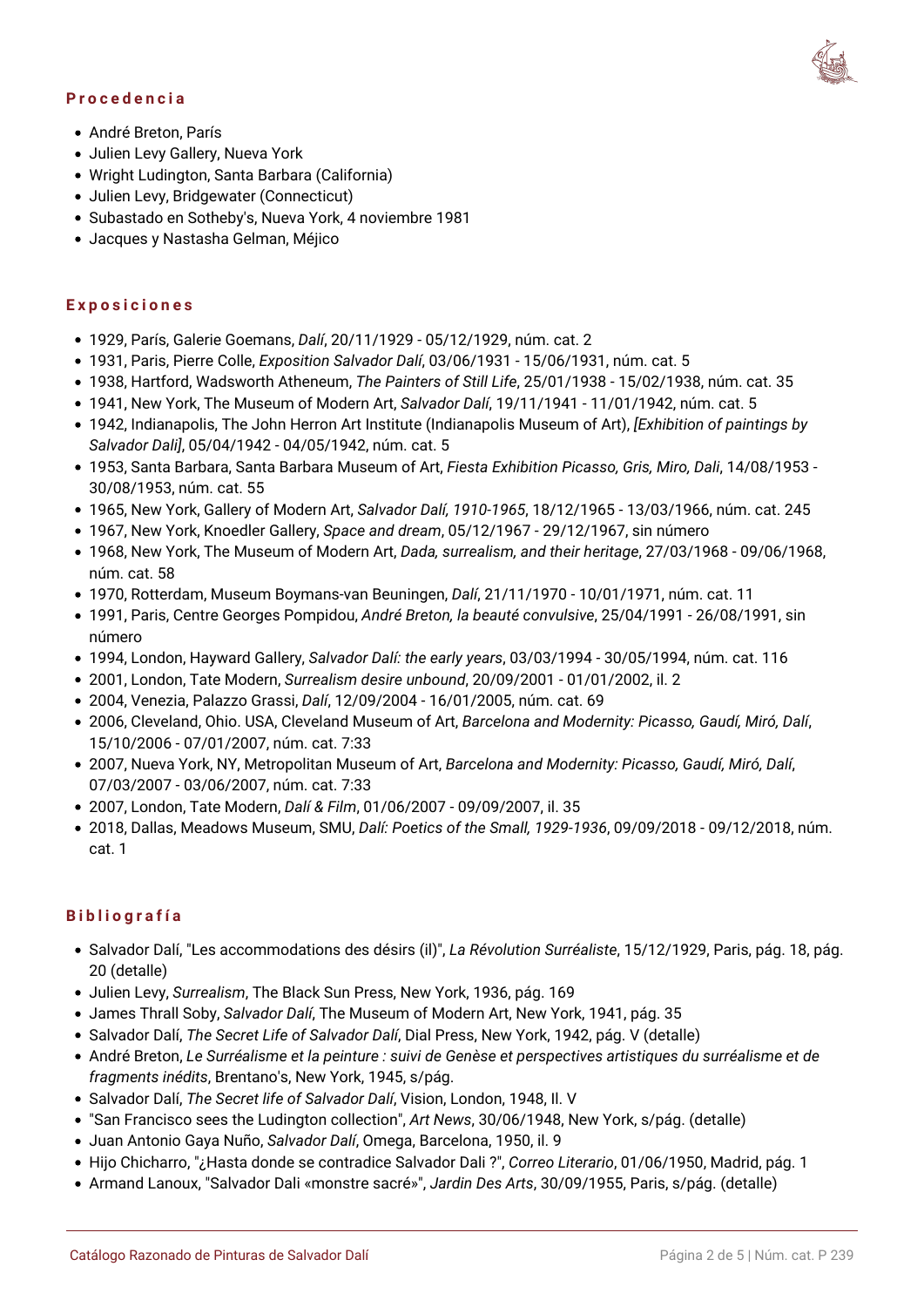

- André Barbault, *Cancer*, Du Seuil, [Paris], 1957, pág. 86-87 (detalle)
- A. Reynolds Morse, Michel Tapié, *Dalí: a study of his life and work*, New York graphic Society, Greenwich [Connecticut], 1958, pág. 25
- Marcel Jean, *Histoire de la peinture surréaliste*, Éditions du Seuil, Paris, 1959, pág. 202
- *Salvador Dalí, 1910-1965*, The Foundation for Modern Art, New York, 1965, pág. 39
- Salvador Dali, "Qui est Salvador Dali? Autoportrait anecdotique par Salvador Dali",  *la Page*, 31/01/1965, Paris, pág. [33] (detalle)
- Paul H. Walton, *Dali / Miró*, Tudor Publishing Company, New York, 1967, pág. 44
- Robert Goldwater, *Space and dream*, Walker and Company, New York, 1967, pág. 38
- Max Gérard, *Dalí de Draeger*, Blume, Barcelona, 1968, il. 150 (detalle), il. 240 (detalle)
- William S. Rubin, *Dada, surrealism, and their heritage*, The Museum of Modern Art, New York, 1968, pág. 109
- Eliot Fremont-smith, "Fun, If You Have an Iron Stomach", *Journal*, 17/03/1968, Winston-salem, S.c., s/pág. (detalle)
- Carlo Sala, *Max Ernst et la démarche onirique*, Klincksieck, Paris, 1970, il. 34 (detalle)
- *Dalí*, Museum Boymans-van Beuningen, Rotterdam, 1970, il. 11
- *Dali par Dali*, Draeger, [Paris], 1970, pág. 110-111 (detalle), pág. 116-117 (detalle)
- José Angelo Gaiarsa, *Respiraçao e imaginaçao*, Jose Angelo Gaiarsa, Sao Paulo, 1971, pág. 19 (detalle)
- *Three generations of twentieth-century art : the Sidney and Harriet Janis collection of the Museum of Modern Art*, Museum of Modern Art, New York, 1972, pág. 180
- Max Gérard, *Dalí... Dalí... Dalí...*, Harry N. Abrams, New York, 1974, il. 81
- Tadao Ogura, Robert Descharnes, *L'Art moderne du monde*, Shueisha, Tokyo, 1974, il. 19, pág. 102
- Antonio Fernández Molina, *Dalí*, Ministerio de Educación y Ciencia. Servicio de Publicaciones, [Pamplona], 1978, pág. 54 (detalle)
- Calvin Tomkins, *Duchamp et son temps : 1887-1968*, Time-Life International, Nederland, 1978, pág. 139
- *Salvador Dalí: rétrospective, 1920-1980*, Centre Georges Pompidou, Musée National d'Art moderne, Paris, 1979, pág. 129
- André Breton, *Le Surréalisme et la peinture*, Gallimard, [París], 1979, pág. 73
- *Salvador Dalí*, The Tate Gallery, London, 1980, il. III
- *Hommage à Dalí*, Vilo, Paris, 1980, pág. 90
- *Paintings, drawings, and sculpture from the Julien Levy collection*, Sotheby's Parke Bernet, New York, 1981, il. 32
- Dawn Ades, *Dalí and surrealism*, Harper & Row, New York, 1982, pág. 86
- Conroy Maddox, *Dalí*, Newness Books, Feltham [Middlesex], 1983, pág. 16
- Conroy Maddox, *Dalí*, Benedick Taschen, Köln, 1983, pág. 17
- *El Surrealismo*, Cátedra, Madrid, 1983, pág. [164]
- Takahiko Okada, *Dalí*, Shueisha, [S.l.], 1986, pág. 19
- Robert Lebel, Michel Sanouillet, Patrick Waldberg, *Der Surrealismus : Dadaismus und metaphysische Malerei*, Taschen, Köln, 1987, pág. 200
- Paul Moorhouse, *Dalí*, Magna Books, Wigston [Anglaterra], 1990, pág. 40-41
- René Passeron, *Salvador Dalí*, Ars Mundi, [S.l.], 1990, pág. 31
- *André Breton, la beauté convulsive*, Centre Georges Pompidou, Paris, 1991, pág. 70 (imagen indirecta), pág. 279
- Luis Romero, *PsicoDálico Dalí*, Mediterranea, Barcelona, 1991, pág. 70
- Briony Fer, David Batchelor, Paul Wood, *Realism, rationalism, surrealism : art between the wars*, Yale University Press in association with the Open University, New Haven & London, 1993, pág. 172
- Meredith Etherington-Smith, *The Persistence of memory : a biography of Dalí*, Random House, New York, 1993, s/pág.
- A. Reynolds Morse, *Dali's animal crackers*, Salvador Dalí Museum, St. Petersburg, Florida, 1993, pág. 14 (2 detalles), pág. 166 (detalle)
- Marco Di Capua, *Dalí*, Librairie Gründ, Paris, 1994, pág. 105
- Jessica Hodge, *Salvador Dali*, Barnes & Noble, New York, 1994, pág. 56-57
- *Dalí, the early years : talks and events*, Hayward Gallery, London, 1994, s/pág.
- *Salvador Dalí: the early years*, South Bank Centre, [London], 1994, pág. 152 (detalle), pág. 184
- Robert Descharnes, Gilles Néret, *Salvador Dalí, 1904 -1989*, Benedikt Taschen, Köln, 1994, pág. 148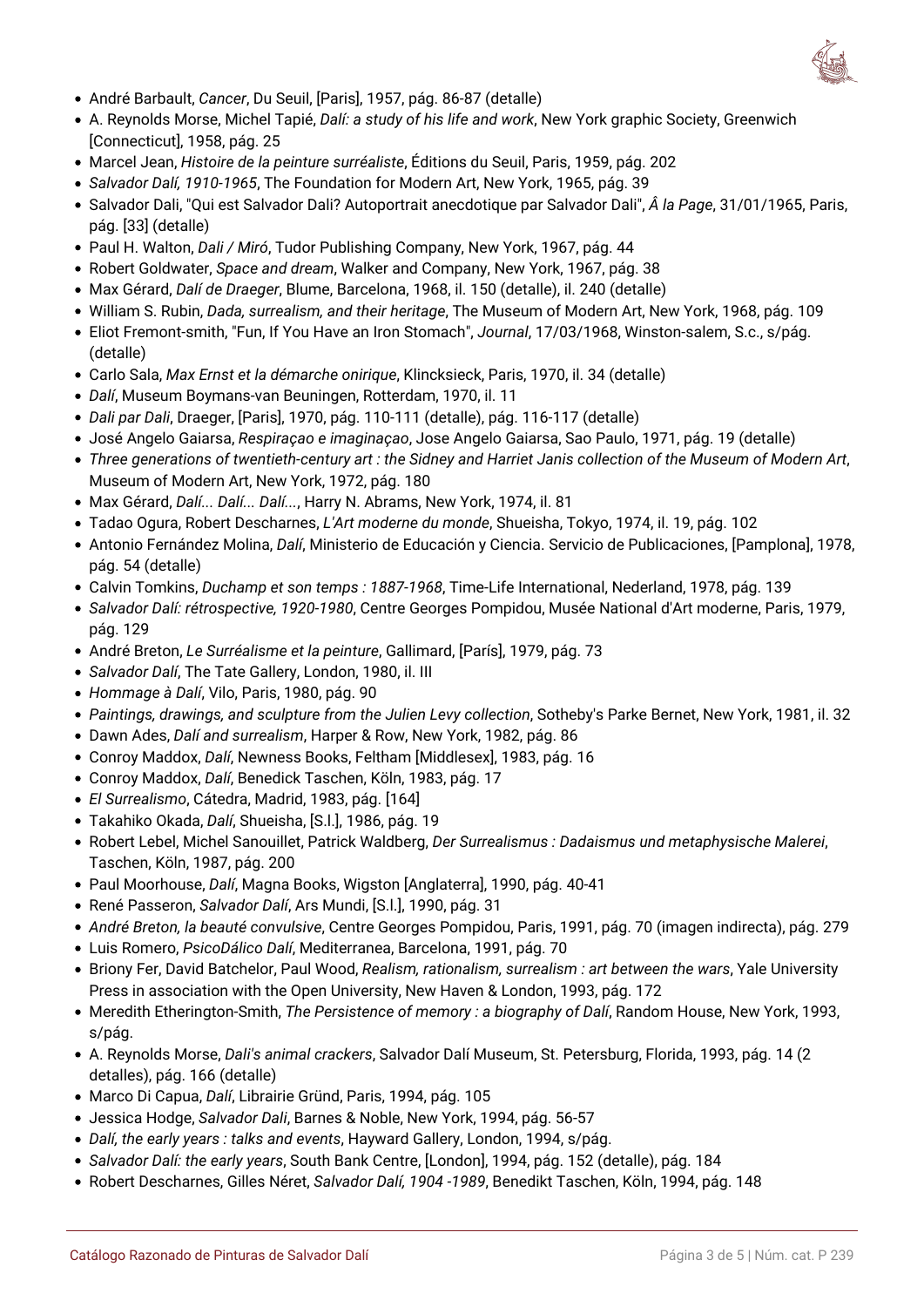

- Ralf Schiebler, *Dalí : genius, obsession and lust*, Prestel, Munich New York, 1996, pág. 45
- Gilles Néret, *Salvador Dalí : 1904-1989*, Evergreen (Benedikt Taschen), [Köln], 1996, pág. 24
- Christopher Masters, *Dalí*, Phaidon, London, 1996, pág. 13
- Haim Finkelstein, *Salvador Dalí's art and writing, 1927-1942 : the metamorphoses of Narcissus*, Cambridge University Press, Cambridge, 1996, pág. 98
- Robert Radford, *Dalí*, Phaidon, London, 1997, pág. 129
- Gérard Durozoi, *Histoire du mouvement surréaliste*, Hazan, Paris, 1997, pág. 149
- Gilles Néret, *Salvador Dalí : 1904-1989*, Taschen, Köln [etc.], 1999, pág. 24
- *Dalí's optical illusions*, Wadsworth Atheneum Museum of Art, Hartford, Connecticut, 2000, pág. 52
- Fèlix Fanés, *El Gran masturbador*, Electa, Madrid, 2000, pág. 9, p. 11 (detalle)
- David Lomas, *The Haunted self : surrealism, psychoanalysis, subjectivity*, Yale University Press, New Haven, London, 2000, pág. 148
- Simon Wilson, *Surrealist painting*, Phaidon, London, New York, 2001, pág. 198
- *Surrealism desire unbound*, Tate Publishing, London, 2001, pág. 12
- Gérard Durozoi, *History of the surrealist movement*, The University of Chicago Press, Chicago, London, 2002, pág. 143
- *Les Essentiels de l'art Dalí*, Ludion, Amsterdam, 2003, pág. 79
- *The Portable Dalí*, Universe, New York, 2003, pág. 79
- Jean-Louis Gaillemin, *Dalí the impresario of surrealism*, Thames & Hudson, London, 2004, pág. 52
- Beatriz Fernández Ruiz, *De Rabelais a Dalí : la imagen grotesca del cuerpo*, Universitat de València, València, 2004, pág. 258
- Tonia Raquejo, *Dalí: metamorfosis*, Edilupa, [Madrid], 2004, pág. 72
- Fèlix Fanés, *La Pintura y sus sombras : cuatro estudios sobre Salvador Dalí*, Museo de Teruel, Teruel, 2004, pág. 61
- *Dalí*, Bompiani, [Milà], 2004, pág. 123
- Jean-Louis Gaillemin, *Dali : le grand paranoïaque*, Découvertes Gallimard Arts, París, 2004, pág. 52
- Jean-Louis Gaillemin, *Dalí : master of fantasies*, Harry N. Abrams, New York, 2004, pág. 52
- Enric Bou, *Daliccionario : objetos, mitos y símbolos de Salvador Dalí*, Tusquets, Barcelona, 2004, pág. 14 (detalle)
- Vicent Santamaria de Mingo, *El Pensament de Salvador Dalí en el llindar dels anys trenta*, Publicacions de la Universitat Jaume I, Castelló de la Plana, 2005, pág. 226 (detalle)
- "The Grand Master of Surrealism Salvador Dali", *Usa today magazine*, 31/05/2005, McLean, VA, pág. 39
- Marta Luna, Toni Matas, *Dalí i els altres secrets*, Distribucions d'Art Surrealista, Figueres, 2006, pág. 17
- William H. Robinson, Jordi Falgàs, Carmen Belén Lord, *Barcelona and Modernity: Picasso, Gaudí, Miró, Dalí*, Cleveland Museum of Art, Yale University Press, Cleveland, New Haven & London, 2006, pág. 348
- *Dalí & film*, Tate Publishing, London, 2007, pág. 59
- Alessandro Del Puppo, *Dalí et le surréalisme*, E-ducation.it S.p.A, Florence, 2008, pág. 120-121, 124-125 (detalle)
- *Un perro andaluz 80 años después*, Sociedad Estatal de Conmemoraciones Culturales, La Fábrica, Madrid, 2009, pág. 138
- Montse Aguer i Teixidor, *Los tesoros de Salvador Dalí*, Librería Universitaria, Barcelona, 2009, pág. 20
- *Dalí, Lorca y la Residencia de Estudiantes*, Sociedad Estatal de Conmemoraciones Culturales, [Madrid], 2010, pág. 284 (detalle)
- *Culture Chanel*, Museum of Contemporary Art [MoCA], Shanghai, 2011, pág. 260-261
- Ralf Schiebler, *Dalí : the reality of dreams*, Prestel, Munich, London, New York, 2011, pág. 45
- Catherine Grenier, *Salvador Dalí : l'invention de soi*, Flammarion, París, 2011, pág. 102
- Roger Rothman, *Tiny surrealism : Salvador Dalí and the aesthetics of the small*, University of Nebraska, Lincoln & London, 2012, pág. 69
- Shûzô Takigushi, *Dalí : Tokio, 1939*, Notari, Genève, 2012, il. 3 (imagen indirecta)
- *Dali : poetics of the small, 1929-1936*, Meadows Museum, Dallas, 2018, pág. 92 (detalle), pág. 93, pág. 94 (detalle)